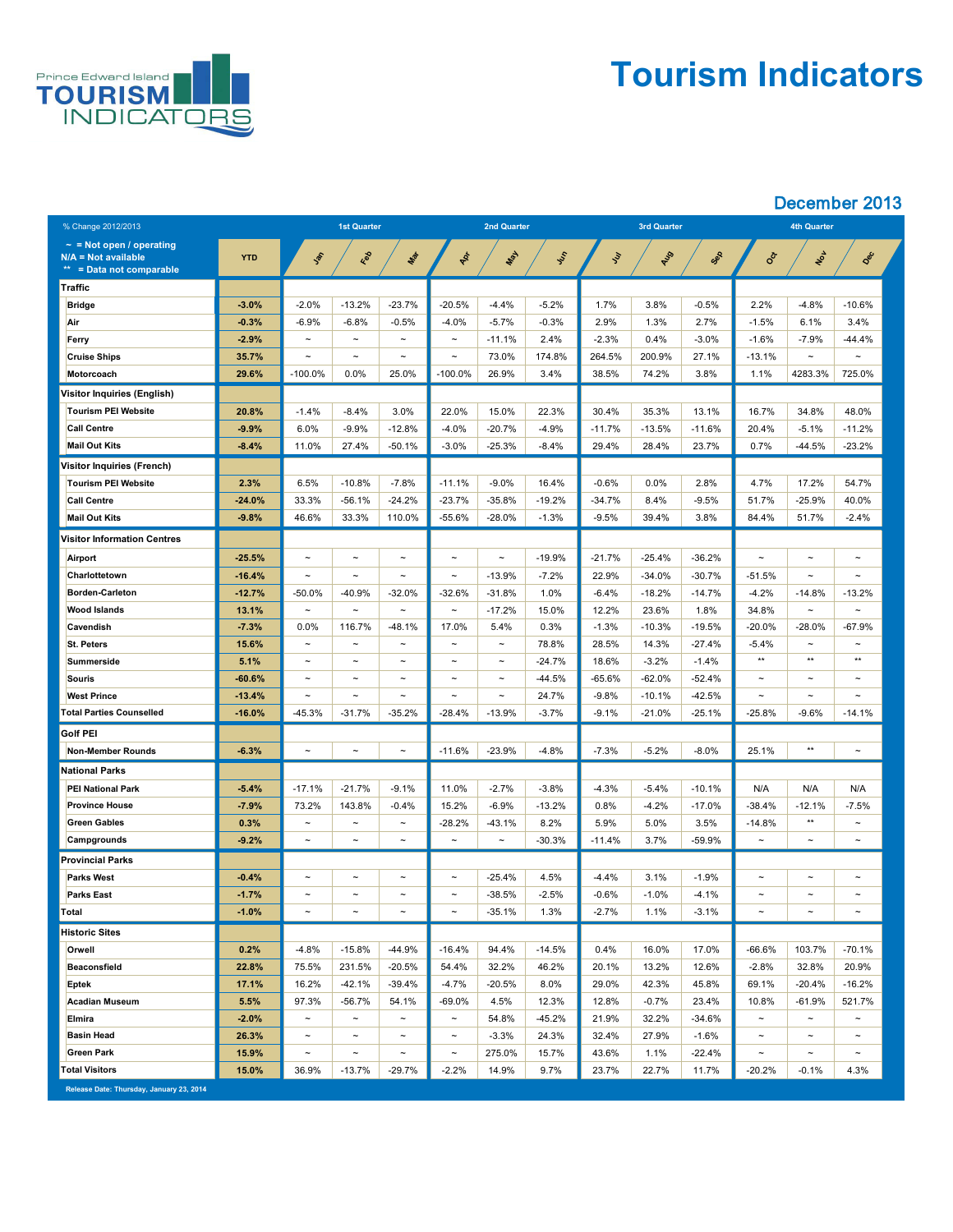

## **Occupancy - Fixed Roof**

| % Change 2012/2013                  |                   |                 | <b>1st Quarter</b> |                |                 | <b>2nd Quarter</b> |               |                  | <b>3rd Quarter</b> |                   | <b>4th Quarter</b> |                 |                 |  |
|-------------------------------------|-------------------|-----------------|--------------------|----------------|-----------------|--------------------|---------------|------------------|--------------------|-------------------|--------------------|-----------------|-----------------|--|
|                                     |                   |                 |                    |                |                 |                    |               |                  |                    |                   |                    |                 |                 |  |
| <b>Fixed Roof Accommodation</b>     | <b>YTD</b>        | <b>SOL</b>      | Red                | Max            | PR              | May                | Ist           | $\overline{y}$   | AUS                | Sep               | <b>SOCT</b>        | NOT             | Dec             |  |
| <b>Total Operations Open</b>        |                   | 110             | 113                | 113            | 128             | 432                | 931           | 1,022            | 1,033              | 932               | 478                | 134             | 113             |  |
| % Change                            |                   | $-8.3%$         | $-5.8%$            | $-5.8%$        | $-5.2%$         | $-6.7%$            | 0.4%          | $1.3\%$          | 2.6%               | 1.3%              | -4.2%              | $-2.2%$         | $-5.0%$         |  |
| <b>Total Room-nights Available</b>  | 1,344,333         | 71,083          | 64,586             | 72,124         | 71,497          | 121,510            | 169,585       | 186,187          | 185,790            | 159,083           | 105,077            | 67,987          | 69,824          |  |
| % Change                            | $-4.3%$           | $-2.4\%$        | $-9.2%$            | $-3.0\%$       | $-11.2%$        | $-1.6%$            | $-3.1%$       | $-1.6%$          | $-3.5%$            | $-3.1%$           | $-9.1%$            | $-6.7\%$        | $-4.0%$         |  |
| <b>Total Room-nights Sold (RNS)</b> | 554,776           | 16,318          | 18,441             | 16,878         | 17,962          | 33,306             | 60,977        | 120,381          | 136,264            | 67,555            | 33,616             | 19,598          | 13,480          |  |
| % Change                            | 0.1%              | $-10.7%$        | $-12.9\%$          | $-12.5%$       | $-14.9%$        | $-4.6%$            | 8.7%          | 5.2%             | 2.3%               | $-0.9\%$          | $-0.2%$            | $-4.1%$         | $-1.5%$         |  |
| <b>Occupancy Rate</b>               | 41.3%             | 23.0%           | 28.6%              | 23.4%          | 25.1%           | 27.4%              | 36.0%         | 64.7%            | 73.3%              | 42.5%             | 32.0%              | 28.8%           | 19.3%           |  |
| % Point Change                      | 1.8%              | $-2.1%$         | $-1.2%$            | $-2.5%$        | $-1.1%$         | $-0.8%$            | 3.9%          | 4.2%             | 4.2%               | 1.0%              | 2.9%               | 0.8%            | 0.5%            |  |
| <b>BY REGION</b>                    |                   |                 |                    |                |                 |                    |               |                  |                    |                   |                    |                 |                 |  |
| <b>North Cape Coastal Drive</b>     |                   |                 |                    |                |                 |                    |               |                  |                    |                   |                    |                 |                 |  |
| <b>Occupancy Rate</b>               | 37.6%             | 28.4%           | 33.2%              | 27.2%          | 23.1%           | 31.4%              | 34.3%         | 56.5%            | 65.7%              | 42.4%             | 33.0%              | 33.1%           | 23.1%           |  |
| % Point Change                      | 3.1%              | $-4.0%$         | 3.2%               | $-2.4%$        | $-5.9%$         | 4.3%               | 4.4%          | 5.2%             | 7.2%               | 6.3%              | 4.5%               | 4.9%            | 2.6%            |  |
| Room-nights Sold (RNS)              | 103,048           | 5,875           | 6,236              | 5,824          | 4,803           | 7,576              | 9,214         | 16,124           | 18,883             | 11,013            | 7,635              | 5,731           | 4,134           |  |
| % Change                            | 5.9%              | $-4.3\%$        | 2.4%               | $-6.3%$        | $-18.5%$        | 14.4%              | 14.7%         | 9.8%             | 13.4%              | 14.1%             | 8.6%               | $-3.0%$         | $-4.9%$         |  |
| <b>Green Gables Shore</b>           |                   |                 |                    |                |                 |                    |               |                  |                    |                   |                    |                 |                 |  |
| <b>Occupancy Rate</b>               | 41.6%             | 2.2%            | 3.3%               | 1.8%           | 2.1%            | 10.1%              | 27.9%         | 64.9%            | 74.8%              | 30.1%             | 15.8%              | 6.9%            | 3.3%            |  |
| % Point Change                      | 1.0%              | 0.2%            | $-2.1%$            | $-0.4%$        | $-1.6%$         | $-2.3%$            | 2.0%          | $1.5\%$          | 2.7%               | $-1.9%$           | 1.7%               | $-3.4%$         | $-0.1%$         |  |
| Room-nights Sold (RNS)              | 122,586           | 74              | 101                | 60             | 88              | 2,738              | 15,019        | 39,775           | 45,975             | 15,512            | 2,858              | 258             | 128             |  |
| % Change                            | $-2.4%$           | 12.1%           | $-39.9%$           | $-14.3%$       | $-48.8%$        | $-12.5%$           | 2.8%          | $-1.7%$          | $0.0\%$            | $-8.0\%$          | $-18.9%$           | $-41.2%$        | 2.4%            |  |
| <b>Red Sands</b>                    |                   |                 |                    |                |                 |                    |               |                  |                    |                   |                    |                 |                 |  |
| Occupancy Rate                      | 31.7%             | 14.6%           | 17.0%              | 13.2%          | 11.4%           | 8.1%               | 18.3%         | 59.0%            | 64.5%              | 20.6%             | 6.8%               | 10.7%           | 12.0%           |  |
| % Point Change                      | 1.6%              | 0.4%            | 2.6%               | 1.1%           | $-0.2%$         | 0.4%               | 0.3%          | $2.6\%$          | 4.8%               | $-1.0%$           | $-2.0\%$           | $-0.6%$         | $-1.2%$         |  |
| Room-nights Sold (RNS)<br>% Change  | 16,839<br>$2.0\%$ | 217<br>$-16.2%$ | 228<br>$-10.2%$    | 198<br>$-7.5%$ | 181<br>$-8.6\%$ | 388<br>22.8%       | 1,487<br>6.1% | 5,595<br>$2.5\%$ | 6,322<br>10.3%     | 1,610<br>$-12.4%$ | 292<br>$-24.2\%$   | 169<br>$-22.8%$ | 152<br>$-32.4%$ |  |
| <b>Charlottetown</b>                |                   |                 |                    |                |                 |                    |               |                  |                    |                   |                    |                 |                 |  |
| <b>Occupancy Rate</b>               | 44.3%             | 22.8%           | 29.3%              | 23.4%          | 29.3%           | 38.8%              | 50.3%         | 74.3%            | 80.7%              | 62.6%             | 42.4%              | 29.4%           | 19.5%           |  |
| % Point Change                      | 1.1%              | $-2.3%$         | $-3.7%$            | $-3.5%$        | 1.0%            | $-1.4%$            | 6.8%          | 7.8%             | 3.6%               | $-0.5%$           | 0.3%               | $-2.1%$         | $-0.1%$         |  |
| Room-nights Sold (RNS)              | 260,321           | 9,846           | 11,507             | 10,192         | 12,393          | 20,545             | 29,293        | 44,543           | 47,665             | 31,907            | 20,868             | 12,763          | 8,799           |  |
| % Change                            | $-2.0%$           | $-15.7%$        | $-20.2%$           | $-17.8%$       | $-14.8%$        | $-11.3%$           | 13.2%         | 10.5%            | $-0.8%$            | $-1.4%$           | 0.2%               | $-5.5%$         | 2.9%            |  |
| <b>Points East</b>                  |                   |                 |                    |                |                 |                    |               |                  |                    |                   |                    |                 |                 |  |
| <b>Occupancy Rate</b>               | 38.5%             | 12.5%           | 17.3%              | 25.7%          | 20.0%           | 16.4%              | 26.4%         | 53.3%            | 65.2%              | 32.9%             | 18.9%              | 34.2%           | 15.1%           |  |
| % Point Change                      | $4.0\%$           | 6.7%            | 6.4%               | 8.1%           | 7.1%            | 2.5%               | 1.2%          | 2.3%             | 6.1%               | 3.1%              | 3.2%               | 21.2%           | $-1.8%$         |  |
| Room-nights Sold (RNS)              | 51,982            | 306             | 369                | 604            | 497             | 2,059              | 5,964         | 14,344           | 17,419             | 7,513             | ,963               | 677             | 267             |  |
| $\%$ Change                         | 5.3%              | 130.1%          | 51.2%              | 49.5%          | 65.1%           | 22.1%              | $-3.3%$       | 6.3%             | 4.1%               | 0.8%              | 2.1%               | 81.5%           | $-39.7%$        |  |
| <b>BY TYPE</b>                      |                   |                 |                    |                |                 |                    |               |                  |                    |                   |                    |                 |                 |  |
| <b>Hotels/Motels/Resorts</b>        |                   |                 |                    |                |                 |                    |               |                  |                    |                   |                    |                 |                 |  |
|                                     | 42.3%             | 24.9%           | 30.8%              | 25.2%          | 27.3%           | 34.1%              | 43.1%         | 66.5%            | 76.1%              | 51.0%             | 39.1%              | 31.2%           | 20.6%           |  |
| Occupancy Rate<br>% Point Change    | 1.2%              | $-3.5%$         | $-2.0%$            | $-3.0\%$       | $-0.9%$         |                    | 4.9%          |                  |                    | 0.8%              | 1.2%               | 0.0%            | 0.2%            |  |
| Room-nights Sold (RNS)              | 372,202           | 15,244          | 17,052             | 15,427         | 16,409          | $-1.0%$<br>27,166  | 39,944        | 5.6%<br>65,128   | 5.4%<br>73,814     | 43,732            | 27,897             | 18,030          | 12,359          |  |
| % Change                            | $-1.4%$           | $-12.9%$        | $-14.3%$           | $-14.2%$       | $-16.0\%$       | $-7.0\%$           | 7.7%          | 6.8%             | 0.8%               | 0.5%              | 2.5%               | $-4.6%$         | $-0.9%$         |  |
| <b>Inns</b>                         |                   |                 |                    |                |                 |                    |               |                  |                    |                   |                    |                 |                 |  |
| Occupancy Rate                      | 53.5%             | 34.1%           | 40.7%              | 35.1%          | 41.0%           | 31.1%              | 47.6%         | 73.1%            | 84.3%              | 58.9%             | 38.4%              | 38.6%           | 21.2%           |  |
| % Point Change                      | 1.4%              | 9.2%            | $-2.6%$            | $-3.2\%$       | 2.4%            | $-7.8%$            | 3.8%          | $6.0\%$          | 4.7%               | $-1.2%$           | 5.4%               | $-3.3%$         | $-8.6\%$        |  |
| Room-nights Sold (RNS)              | 25,791            | 656             | 706                | 675            | 763             | 1,430              | 3,301         | 5,403            | 6,245              | 4,002             | 1,510              | 718             | 382             |  |
| % Change                            | $4.0\%$           | 57.3%           | 4.1%               | 5.3%           | 21.9%           | 11.9%              | 5.1%          | 8.3%             | 7.4%               | $-4.2%$           | $-9.8\%$           | $-7.9\%$        | $-33.3%$        |  |
| <b>Cabins/Cottages</b>              |                   |                 |                    |                |                 |                    |               |                  |                    |                   |                    |                 |                 |  |
| <b>Occupancy Rate</b>               | 41.3%             | 9.4%            | 14.4%              | 17.4%          | 12.0%           | 11.6%              | 24.2%         | 64.0%            | 71.5%              | 26.6%             | 10.9%              | 15.4%           | 16.4%           |  |
| % Point Change                      | 2.5%              | 1.4%            | 1.4%               | $-3.6\%$       | $-8.4\%$        | 1.0%               | 3.5%          | $1.2\%$          | 2.8%               | 0.7%              | 0.2%               | 7.5%            | 5.8%            |  |
| Room-nights Sold (RNS)              | 118,160           | 206             | 298                | 405            | 349             | 2,706              | 12,974        | 39,964           | 44,995             | 13,310            | 2,044              | 488             | 421             |  |
| % Change                            | 4.3%              | 24.1%           | 21.6%              | 26.6%          | $-27.6%$        | 13.5%              | 17.1%         | 2.6%             | 5.5%               | $-3.6%$           | -22.9%             | 73.7%           | 54.2%           |  |
| <b>Tourist Home/B&amp;B</b>         |                   |                 |                    |                |                 |                    |               |                  |                    |                   |                    |                 |                 |  |
| <b>Occupancy Rate</b>               | 29.9%             | 2.7%            | 4.9%               | 4.7%           | 5.9%            | 14.3%              | 29.4%         | 53.7%            | 62.0%              | 40.7%             | 19.5%              | 6.4%            | 5.1%            |  |
| % Point Change                      | 3.1%              | $-0.1%$         | $-0.2\%$           | $-0.2%$        | $-0.7%$         | $-0.2%$            | 1.4%          | 5.6%             | 2.9%               | 1.9%              | 4.2%               | 1.1%            | $-0.1%$         |  |
| Room-nights Sold (RNS)              | 36,759            | 147             | 243                | 289            | 365             | 1,906              | 4,574         | 9,398            | 10,802             | 6,399             | 2,078              | 309             | 249             |  |
| $\%$ Change                         | $-1.2%$           | $-26.1%$        | $-27.7%$           | $-15.5%$       | $-19.1%$        | $-6.0\%$           | $-2.7%$       | 4.1%             | $-1.4%$            | $-0.4%$           | 0.7%               | $-12.2%$        | $-25.0\%$       |  |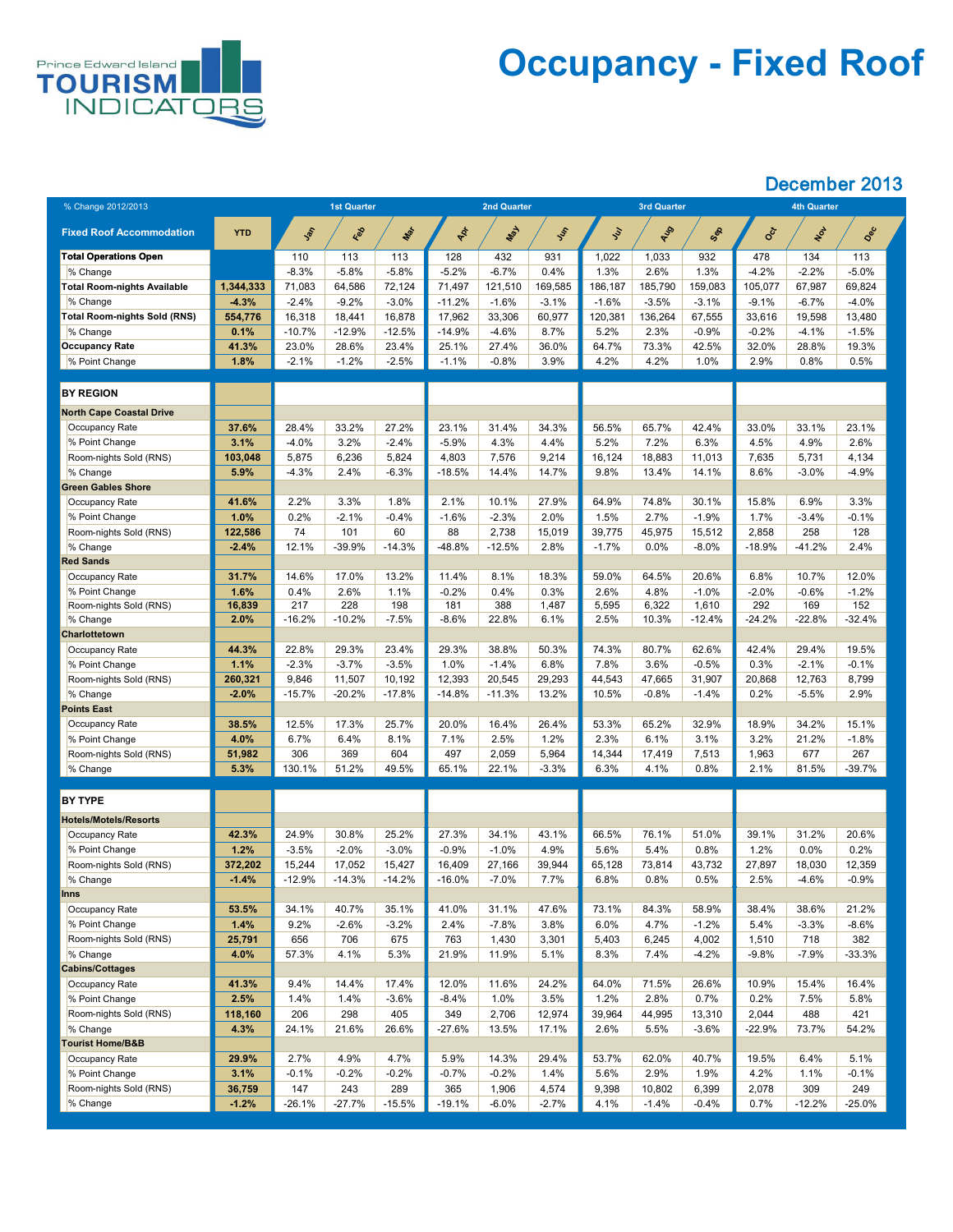

## **Occupancy - Campground**

| % Change 2012/2013                 |            | <b>1st Quarter</b>    |                       |                       |       | <b>2nd Quarter</b> |               |               | <b>3rd Quarter</b> |          | <b>4th Quarter</b>    |                       |                       |  |
|------------------------------------|------------|-----------------------|-----------------------|-----------------------|-------|--------------------|---------------|---------------|--------------------|----------|-----------------------|-----------------------|-----------------------|--|
| <b>Campground</b>                  | <b>YTD</b> | SOF                   | Red                   | Mar                   | ADT   | <b>LIBY</b>        | $\mathcal{S}$ | $\mathcal{S}$ | RUS                | Sep      | Oct                   | NOL                   | Dec                   |  |
| <b>Total Operations Open</b>       |            | $\overline{0}$        | $\overline{0}$        | $\overline{0}$        | 1     | 28                 | 44            | 44            | 44                 | 43       | 9                     |                       | $\overline{0}$        |  |
| % Change                           |            | $\tilde{\phantom{a}}$ | $\tilde{\phantom{m}}$ | $\sim$                | $***$ | 16.7%              | 4.8%          | 0.0%          | 0.0%               | $-2.3%$  | $-10.0\%$             | $***$                 | $\sim$                |  |
| <b>Total Site-nights Available</b> | 618,141    | $\tilde{\phantom{a}}$ | $\sim$                | $\sim$                | $***$ | 37,827             | 139,692       | 163,391       | 162,218            | 106,949  | 6,762                 | 42                    | $\sim$                |  |
| % Change                           | $-1.2%$    | $\tilde{\phantom{a}}$ | $\sim$                | $\sim$                | $***$ | 11.3%              | 1.2%          | 2.7%          | 2.7%               | $-4.2%$  | $-72.9%$              | $***$                 | $\tilde{\phantom{a}}$ |  |
| Total Site-nights Sold (SNS)       | 245,679    | $\tilde{\phantom{a}}$ | $\sim$                | $\tilde{\phantom{a}}$ | $***$ | 8,632              | 40,487        | 89,896        | 82,568             | 23,087   | 1,008                 | $\mathbf{1}$          | $\sim$                |  |
| % Change                           | 6.1%       | $\tilde{\phantom{a}}$ | $\sim$                | $\tilde{\phantom{m}}$ | $***$ | 43.0%              | 36.0%         | 2.7%          | $-1.2%$            | $-4.0\%$ | 53.7%                 | $***$                 | $\sim$                |  |
| <b>Occupancy Rate</b>              | 39.7%      | $\sim$                | $\sim$                | $\sim$                | $***$ | 22.8%              | 29.0%         | 55.0%         | 50.9%              | 21.6%    | 14.9%                 | 2.4%                  | $\sim$                |  |
| % Point Change                     | 2.7%       | $\tilde{\phantom{a}}$ | $\sim$                | $\sim$                | $***$ | 5.1%               | 7.4%          | 0.0%          | $-2.0\%$           | $0.0\%$  | 12.3%                 | $***$                 | $\tilde{\phantom{a}}$ |  |
|                                    |            |                       |                       |                       |       |                    |               |               |                    |          |                       |                       |                       |  |
| <b>North Cape Coastal Drive</b>    |            |                       |                       |                       |       |                    |               |               |                    |          |                       |                       |                       |  |
| <b>Occupancy Rate</b>              | 24.5%      | $\tilde{\phantom{a}}$ | $\sim$                | $\tilde{\phantom{m}}$ | $***$ | 2.1%               | 11.0%         | 35.4%         | 35.8%              | 10.3%    | 71.4%                 | $\tilde{\phantom{m}}$ | $\tilde{\phantom{m}}$ |  |
| % Point Change                     | 0.5%       | $\tilde{\phantom{a}}$ | $\sim$                | $\tilde{\phantom{m}}$ | $***$ | $-0.3%$            | 1.7%          | $-3.3%$       | $-1.3%$            | 1.5%     | $***$                 | $\tilde{\phantom{m}}$ | $\sim$                |  |
| Site-nights Sold (SNS)             | 16,715     | $\tilde{\phantom{a}}$ | $\tilde{\phantom{a}}$ | $\tilde{\phantom{m}}$ | $***$ | 53                 | 1,607         | 6,754         | 6,842              | 1,304    | 155                   | $\tilde{}$            | $\tilde{\phantom{a}}$ |  |
| % Point change                     | 15.6%      | $\tilde{\phantom{a}}$ | $\tilde{}$            | $\sim$                | $***$ | $-25.4%$           | 20.0%         | 8.7%          | 16.3%              | 36.8%    | $***$                 | $\tilde{\phantom{a}}$ | $\tilde{\phantom{a}}$ |  |
|                                    |            |                       |                       |                       |       |                    |               |               |                    |          |                       |                       |                       |  |
| <b>Green Gables Shore</b>          |            |                       |                       |                       |       |                    |               |               |                    |          |                       |                       |                       |  |
| <b>Occupancy Rate</b>              | 46.0%      | $\tilde{}$            | $\tilde{\phantom{m}}$ | $\tilde{\phantom{a}}$ | $***$ | 28.1%              | 35.1%         | 62.4%         | 55.1%              | 26.6%    | 23.2%                 | 2.4%                  | $\tilde{\phantom{a}}$ |  |
| % Point Change                     | 5.1%       | $\tilde{\phantom{a}}$ | $\sim$                | $\sim$                | $***$ | 11.0%              | 11.1%         | 2.4%          | $-1.2%$            | 2.4%     | 19.7%                 | $***$                 | $\sim$                |  |
| Site-nights Sold (SNS)             | 183,370    | $\tilde{\phantom{a}}$ | $\sim$                | $\tilde{\phantom{m}}$ | $***$ | 5,072              | 33,014        | 67,799        | 59,313             | 17,574   | 597                   | $\mathbf 1$           | $\tilde{\phantom{m}}$ |  |
| % Point change                     | 9.0%       | $\tilde{\phantom{a}}$ | $\sim$                | $\sim$                | $***$ | 110.1%             | 49.8%         | 4.8%          | $-2.0\%$           | $-2.3%$  | 13.9%                 | $***$                 | $\thicksim$           |  |
|                                    |            |                       |                       |                       |       |                    |               |               |                    |          |                       |                       |                       |  |
| <b>Red Sands</b>                   |            |                       |                       |                       |       |                    |               |               |                    |          |                       |                       |                       |  |
| <b>Occupancy Rate</b>              | 21.9%      | $\tilde{\phantom{a}}$ | $\tilde{\phantom{a}}$ | $\tilde{\phantom{a}}$ | $***$ | 29.7%              | 26.8%         | 28.3%         | 23.4%              | 11.9%    | 2.6%                  | $\thicksim$           | $\tilde{\phantom{m}}$ |  |
| % Point Change                     | $-24.2%$   | $\tilde{\phantom{a}}$ | $\sim$                | $\tilde{\phantom{a}}$ | $***$ | $-15.4%$           | $-12.0%$      | $-21.7%$      | $-27.0%$           | $-31.9%$ | $***$                 | $\tilde{\phantom{a}}$ | $\sim$                |  |
| Site-nights Sold (SNS)             | 3,569      | $\tilde{\phantom{a}}$ | $\sim$                | $\sim$                | $***$ | 470                | 797           | 1,051         | 872                | 343      | 36                    | $\thicksim$           | $\tilde{\phantom{m}}$ |  |
| % Point change                     | $-48.0%$   | $\tilde{\phantom{a}}$ | $\sim$                | $\thicksim$           | $***$ | $-24.8%$           | $-31.8%$      | $-43.5%$      | $-53.5%$           | $-74.2%$ | $***$                 | $\tilde{\phantom{a}}$ | $\thicksim$           |  |
|                                    |            |                       |                       |                       |       |                    |               |               |                    |          |                       |                       |                       |  |
| <b>Charlottetown</b>               |            |                       |                       |                       |       |                    |               |               |                    |          |                       |                       |                       |  |
| <b>Occupancy Rate</b>              | 32.9%      | $\tilde{\phantom{a}}$ | $\tilde{\phantom{m}}$ | $\sim$                | $***$ | 30.4%              | 26.2%         | 49.3%         | 51.8%              | 12.2%    | 8.5%                  | $\thicksim$           | $\tilde{\phantom{a}}$ |  |
| % Point Change                     | 4.0%       | $\sim$                | $\sim$                | $\tilde{\phantom{m}}$ | $***$ | 2.1%               | $-1.3%$       | $-3.0%$       | 0.7%               | $-0.5%$  | 7.4%                  | $\tilde{\phantom{a}}$ | $\sim$                |  |
| Site-nights Sold (SNS)             | 15,986     | $\tilde{\phantom{a}}$ | $\sim$                | $\sim$                | $***$ | 2,768              | 2,385         | 4,633         | 4,869              | 1,111    | 220                   | $\tilde{\phantom{a}}$ | $\sim$                |  |
| % Point Change                     | 3.3%       | $\thicksim$           | $\sim$                | $\sim$                | $***$ | 9.1%               | 1.7%          | $-5.4\%$      | 8.2%               | 2.4%     | 105.6%                | $\thicksim$           | $\tilde{}$            |  |
|                                    |            |                       |                       |                       |       |                    |               |               |                    |          |                       |                       |                       |  |
| <b>Points East</b>                 |            |                       |                       |                       |       |                    |               |               |                    |          |                       |                       |                       |  |
| <b>Occupancy Rate</b>              | 30.2%      | $\tilde{\phantom{a}}$ | $\sim$                | $\sim$                | $***$ | 4.1%               | 14.2%         | 43.0%         | 47.5%              | 17.1%    | $\tilde{\phantom{a}}$ | $\thicksim$           | $\tilde{\phantom{a}}$ |  |
| % Point Change                     | $-0.9%$    |                       |                       |                       | $***$ | $-1.9%$            | $-0.1%$       | $-1.9%$       | $-1.2%$            | $-1.3%$  |                       |                       |                       |  |
| Site-nights Sold (SNS)             | 26,039     | $\sim$                | $\sim$                | $\sim$                | $***$ | 269                | 2,684         | 9,659         | 10,672             | 2,755    | $\sim$                | $\tilde{\phantom{a}}$ | $\sim$                |  |
| % Point change                     | $-2.4%$    | $\sim$                | $\sim$                | $\sim$                | $***$ | $-30.8%$           | $-6.6\%$      | $-2.4%$       | $-1.2\%$           | 2.3%     | $\sim$                | $\tilde{\phantom{a}}$ | $\sim$                |  |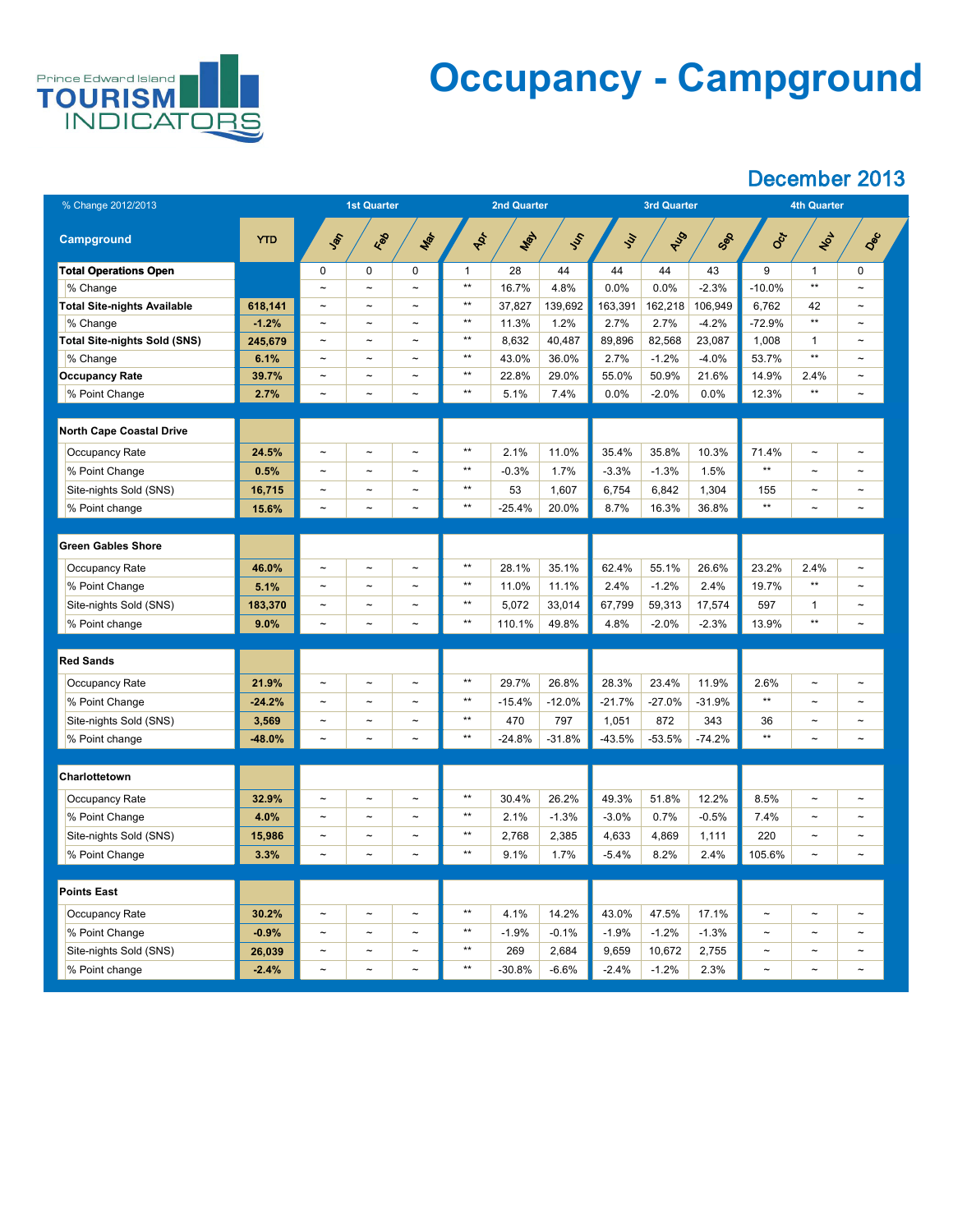

# **Visitor Origins**

|                                        |               | <b>1st Quarter</b>      |                       | <b>2nd Quarter</b>    |                     |                   |                | 3rd Quarter    |                  | <b>4th Quarter</b> |                    |                    |                                |
|----------------------------------------|---------------|-------------------------|-----------------------|-----------------------|---------------------|-------------------|----------------|----------------|------------------|--------------------|--------------------|--------------------|--------------------------------|
|                                        | <b>YTD</b>    | Jan                     | Red                   | Max                   | RICH                | Nay               | Just           | $\mathcal{S}$  | AUS              | Sep                | <b>Oct</b>         | NOL                | Dec                            |
| <b>TOTAL OVERNIGHT STAYS (ONS)</b>     | 800,455       | 16,318                  | 18,441                | 16,878                | 17,962              | 41,938            | 101,464        | 210,277        | 218,832          | 90,642             | 34,624             | 19,599             | 13,480                         |
| % Change                               | 1.8%          | $-10.7%$                | $-12.9%$              | $-12.5%$              | $-14.9%$            | 2.4%              | 18.2%          | 4.1%           | 1.0%             | $-1.7%$            | 0.8%               | $-4.1%$            | $-1.5%$                        |
| <b>ORIGIN BREAKDOWN</b>                | 100%          |                         | 100%                  |                       |                     | 100%              |                |                | 100%             |                    |                    | 100%               |                                |
| Canada                                 | 88.3%         | 94.9%                   | 95.0%                 | 95.2%                 | 93.5%               | 89.3%             | 88.8%          | 88.3%          | 87.7%            | 82.7%              | 86.3%              | 92.9%              | 95.1%                          |
| <b>United States</b>                   | 8.1%          | 3.2%                    | 3.2%                  | 2.3%                  | 4.3%                | 6.7%              | 8.0%           | 8.6%           | 8.6%             | 12.2%              | $9.0\%$            | 3.2%               | 3.1%                           |
| International                          | 3.5%          | 1.9%                    | 1.8%                  | 2.5%                  | 2.2%                | 4.0%              | 3.2%           | 3.1%           | 3.8%             | 5.1%               | 4.7%               | 3.9%               | 1.9%                           |
| % Change 2012/2013                     |               |                         |                       |                       |                     |                   |                |                |                  |                    |                    |                    |                                |
| ONS*<br><b>CANADA</b>                  | 1.3%          | $-7.3%$                 | $-12.1%$              | $-11.8%$              | $-14.7%$            | 1.1%              | 21.2%          | 3.0%           | $-0.4%$          | $-2.0%$            | 0.1%               | $-6.3%$            | $-1.0%$                        |
| Fixed Roof - RNS*                      | $-0.9%$       | $-7.3%$                 | $-12.1%$              | $-11.8%$              | $-14.7%$<br>$***$   | $-7.0\%$          | 10.4%          | 3.1%           | 0.7%             | 0.3%               | $-1.2%$            | $-6.3%$            | $-1.0%$                        |
| Campground - SNS*                      | 6.0%          | $\thicksim$             | $\thicksim$           | $\sim$                |                     | 45.8%             | 38.4%          | 2.9%           | $-1.8%$          | $-7.2%$            | 68.3%              | $\sim$             | $\tilde{\phantom{m}}$          |
| ONS*<br><b>Alberta</b>                 | 8.7%          | $-41.0%$                | 15.6%                 | $-43.3%$              | $-45.6%$            | 38.8%             | 16.7%          | 26.4%          | $-0.1%$          | 13.9%              | $-9.7%$            | $-30.5%$           | 0.3%                           |
| Fixed Roof - RNS*<br>Campground - SNS* | 5.6%<br>29.3% | $-41.0%$<br>$\thicksim$ | 15.6%<br>$\sim$       | $-43.3%$<br>$\sim$    | $-45.6%$<br>$***$   | 57.7%<br>$-50.9%$ | 12.2%<br>39.4% | 25.9%<br>28.8% | $-5.6%$<br>33.8% | 8.8%<br>51.6%      | $-12.3%$<br>320.0% | $-30.5%$<br>$\sim$ | 0.3%<br>$\tilde{\phantom{m}}$  |
| ONS*<br><b>British Columbia</b>        | $-7.6%$       | $-57.8%$                | $-3.6%$               | $-22.6%$              | $-5.5%$             | $-20.8%$          | $-8.3%$        | 4.1%           | $-8.3%$          | $-6.3%$            | $-9.5%$            | 4.7%               | $-42.9%$                       |
| Fixed Roof - RNS*                      | $-6.5%$       | $-57.8%$                | $-3.6%$               | $-22.6%$              | $-5.5%$             | $-21.9%$          | $-5.4%$        | 4.7%           | $-5.9%$          | $-0.5%$            | $-9.3%$            | 4.7%               | $-42.9%$                       |
| Campground - SNS*                      | $-13.1%$      | $\thicksim$             | $\thicksim$           | $\sim$                | $***$               | 1.8%              | $-20.3%$       | 2.4%           | $-17.0%$         | $-28.7\%$          | $-14.0\%$          | $\sim$             | $\thicksim$                    |
| ONS*<br><b>Manitoba</b>                | $-5.2%$       | $-53.0%$                | 397.8%                | 29.0%                 | $-64.9%$            | $-35.3%$          | 23.6%          | 17.4%          | 5.4%             | $-4.3%$            | $-62.0%$           | $-49.7%$           | $-2.1%$                        |
| Fixed Roof - RNS*                      | $-8.7%$       | $-53.0\%$               | 397.8%                | 29.0%                 | $-64.9%$            | $-38.8%$          | 25.8%          | 12.8%          | $-1.1%$          | $-7.0\%$           | $-62.8%$           | $-49.7%$           | $-2.1%$                        |
| Campground - SNS*                      | 36.4%         | $\thicksim$             | $\thicksim$           | $\sim$                | $***$               | 433.3%            | $-2.0\%$       | 47.7%          | 56.0%            | 20.4%              | $-44.0\%$          | $\thicksim$        | $\thicksim$                    |
| ONS*<br><b>New Brunswick</b>           | 0.6%          | $-7.4%$                 | $-21.5%$              | $-14.9%$              | $-13.7%$            | $-10.3%$          | 19.8%          | 2.6%           | 4.7%             | $-2.7%$            | 5.0%               | $-5.8%$            | 4.2%                           |
| Fixed Roof - RNS*                      | $-1.1%$       | $-7.4%$                 | $-21.5%$              | $-14.9%$              | $-13.7%$            | $-12.0%$          | 17.9%          | 3.4%           | 4.4%             | $-3.6%$            | 3.7%               | $-5.8%$            | 4.2%                           |
| Campground - SNS*                      | 6.4%          | $\thicksim$             | $\thicksim$           | $\sim$                | $***$               | 26.2%             | 24.7%          | 1.4%           | 5.3%             | 3.6%               | 318.2%             | $\sim$             | $\thicksim$                    |
| ONS*<br><b>Newfoundland</b>            | $-1.7%$       | $-42.0%$                | 28.1%                 | $-43.3%$              | $-22.6%$            | $-53.5%$          | 28.0%          | 8.5%           | 5.9%             | 4.8%               | $-3.5%$            | 15.4%              | 16.5%                          |
| Fixed Roof - RNS*                      | $-5.8%$       | $-42.0%$                | 28.1%                 | $-43.3%$              | $-22.6%$<br>$***$   | $-49.3%$          | 11.4%          | 7.0%           | 6.6%             | $-5.4%$            | $-21.1%$           | 15.4%              | 16.5%                          |
| Campground - SNS*                      | 26.0%         | $\thicksim$             | $\thicksim$           | $\sim$                |                     | $-88.3%$          | 109.2%         | 14.6%          | 3.2%             | 163.9%             | 7650.0%            | $\sim$             | $\thicksim$                    |
| ONS*<br><b>Nova Scotia</b>             | $-0.4%$       | $-2.5%$                 | $-21.8%$              | $-16.8%$              | $-22.3%$            | $-0.8%$           | 16.1%          | 3.4%           | 1.4%             | $-6.1%$            | $-6.2%$            | 2.2%               | 19.3%                          |
| Fixed Roof - RNS*                      | $-0.9%$       | $-2.5%$                 | $-21.8%$              | $-16.8%$              | $-22.3%$<br>$***$   | $-3.3%$           | 15.2%          | 2.1%           | 4.5%             | $-2.6%$            | $-7.2\%$           | 2.2%               | 19.3%                          |
| Campground - SNS*                      | 1.2%          | $\sim$                  | $\tilde{\phantom{m}}$ | $\sim$                |                     | 80.5%             | 19.0%          | 5.5%           | $-4.2%$          | $-25.6%$           | 131.1%             | $\sim$             | $\tilde{\phantom{m}}$<br>$***$ |
| ONS*<br><b>Nunavut</b>                 | $-14.7%$      | $-12.5%$                | $-100.0\%$            | 200.0%                | $-100.0\%$          | $-81.3%$          | 82.9%          | $-11.1%$       | $-27.3%$         | $-19.0\%$          | 155.6%             | 400.0%             | $***$                          |
| Fixed Roof - RNS*                      | $-10.5%$      | $-12.5%$                | $-100.0\%$            | 200.0%                | $-100.0\%$<br>$***$ | $-81.3%$          | 100.0%         | $-10.7%$       | $-14.8%$         | $-19.0\%$          | 155.6%             | 400.0%             |                                |
| Campground - SNS*                      | $-61.5%$      | $\thicksim$             | $\sim$                | $\sim$                |                     | 0.0%              | $-100.0\%$     | $-14.3%$       | $-75.0\%$        | 0.0%               | $0.0\%$            | $\sim$             | $\tilde{\phantom{a}}$          |
| ONS*<br><b>Northwest Territories</b>   | $-45.2%$      | $-40.0\%$               | 2000.0%               | $-33.3%$              | $-66.7%$            | $-92.9%$          | $-2.9%$        | 35.6%          | 30.8%            | $-55.1%$           | $-56.7%$           | 71.4%              | $-96.4%$                       |
| Fixed Roof - RNS*                      | $-46.5%$      | $-40.0\%$               | 2000.0%               | $-33.3%$              | $-66.7%$<br>$***$   | $-92.9%$          | $-2.9%$        | 36.5%          | 56.0%            | $-51.4%$           | $-56.7%$           | 71.4%              | $-96.4%$                       |
| Campground - SNS*                      | $-26.0%$      | $\sim$                  | $\thicksim$           | $\sim$                |                     | 0.0%              | $0.0\%$        | 33.3%          | $-75.0%$         | $-100.0\%$         | $0.0\%$            | $\sim$             | $\thicksim$                    |
| ONS*<br><b>Ontario</b>                 | 2.5%          | $-3.9%$                 | $-13.6%$              | 5.8%                  | $-9.7%$             | $-8.0\%$          | 14.3%          | 0.5%           | 0.7%             | 4.9%               | 20.8%              | 16.8%              | 1.1%                           |
| Fixed Roof - RNS*                      | 3.2%          | $-3.9\%$                | $-13.6%$              | 5.8%                  | $-9.7%$<br>$***$    | $-8.3%$           | 13.1%          | 3.1%           | 0.6%             | 5.5%               | 21.5%              | 16.8%              | 1.1%                           |
| Campground - SNS*                      | $-1.0%$       | $\thicksim$             | $\tilde{\phantom{m}}$ | $\sim$                |                     | 5.3%              | 22.1%          | $-7.7\%$       | 1.2%             | $-0.8%$            | $-55.9%$           | $\sim$             | $\thicksim$                    |
| ONS*<br><b>Prince Edward Island</b>    | 5.3%          | 9.0%                    | 8.4%                  | $-9.9%$               | 1.0%                | 40.1%             | 35.3%          | 3.7%           | $-5.3%$          | $-5.0%$            | 10.4%              | $-25.5%$           | $-13.2%$                       |
| Fixed Roof - RNS*                      | $-3.5%$       | 9.0%                    | 8.4%                  | $-9.9\%$              | 1.0%<br>$***$       | 17.6%             | $-10.6%$       | $-9.1%$        | $-8.6%$          | 2.1%               | 9.7%               | $-25.5%$           | $-13.2%$                       |
| Campground - SNS*                      | 9.6%          | $\thicksim$             | $\tilde{\phantom{m}}$ | $\sim$                |                     | 58.3%             | 47.5%          | 5.7%           | $-4.6%$          | $-7.5\%$           | 20.6%              | $\sim$             | $\sim$                         |
| ONS*<br><b>Quebec</b>                  | $-3.5%$       | $-27.2%$                | $-8.7%$               | $-2.5%$               | 0.1%                | $-10.9%$          | 2.2%           | $-3.0%$        | $-3.2%$          | 1.0%               | $-7.2%$            | $-14.6%$           | $-8.2%$                        |
| Fixed Roof - RNS*                      | $-3.3%$       | $-27.2%$                | $-8.7%$               | $-2.5%$               | 0.1%                | $-10.2%$          | $-0.5%$        | $-0.4%$        | $-2.7%$          | 1.3%               | $-8.0\%$           | $-14.6%$           | $-8.2%$                        |
| Campground - SNS*                      | $-4.0%$       | $\thicksim$             | $\thicksim$           | $\sim$                | $***$               | $-24.6%$          | 12.6%          | $-6.0\%$       | $-3.7%$          | $-1.7\%$           | 200.0%             | $\sim$             | $\sim$                         |
| ONS*<br><b>Saskatchewan</b>            | $-5.9%$       | $-20.8%$                | 203.7%                | 44.6%                 | $-33.0%$            | $-41.3%$          | 37.6%          | 19.3%          | $-7.1%$          | $-2.6%$            | $-40.3%$           | $-63.4%$           | $-68.3%$                       |
| Fixed Roof - RNS*                      | $-11.7%$      | $-20.8%$                | 203.7%                | 44.6%                 | $-33.0%$            | $-49.0%$          | 28.9%          | 12.7%          | $-15.9%$         | $-0.3%$            | $-38.9%$           | $-63.4%$           | $-68.3%$                       |
| Campground - SNS*                      | 52.0%         | $\thicksim$             | $\thicksim$           | $\sim$                | $***$               | 385.7%            | 100.0%         | 49.7%          | 78.5%            | $-20.5%$           | $-92.9%$           | $\sim$             | $\thicksim$                    |
| ONS*<br>Yukon                          | $-34.2%$      | $-85.7%$                | 25.0%                 | 40.0%                 | 50.0%               | $-72.3%$          | 36.4%          | $-21.1%$       | $-33.6%$         | $-67.4%$           | $-61.3%$           | 100.0%             | $-85.7%$                       |
| Fixed Roof - RNS*                      | $-32.5%$      | $-85.7%$                | 25.0%                 | 40.0%                 | 50.0%               | $-72.3%$          | 41.3%          | $-20.0\%$      | $-34.4%$         | $-62.5%$           | $-57.1%$           | 100.0%             | $-85.7%$                       |
| Campground - SNS*                      | $-42.1%$      | $\thicksim$             | $\thicksim$           | $\tilde{\phantom{a}}$ | $***$               | $0.0\%$           | 11.1%          | $-25.0\%$      | $-31.3%$         | $-85.0\%$          | $-100.0\%$         | $\thicksim$        | $\sim$                         |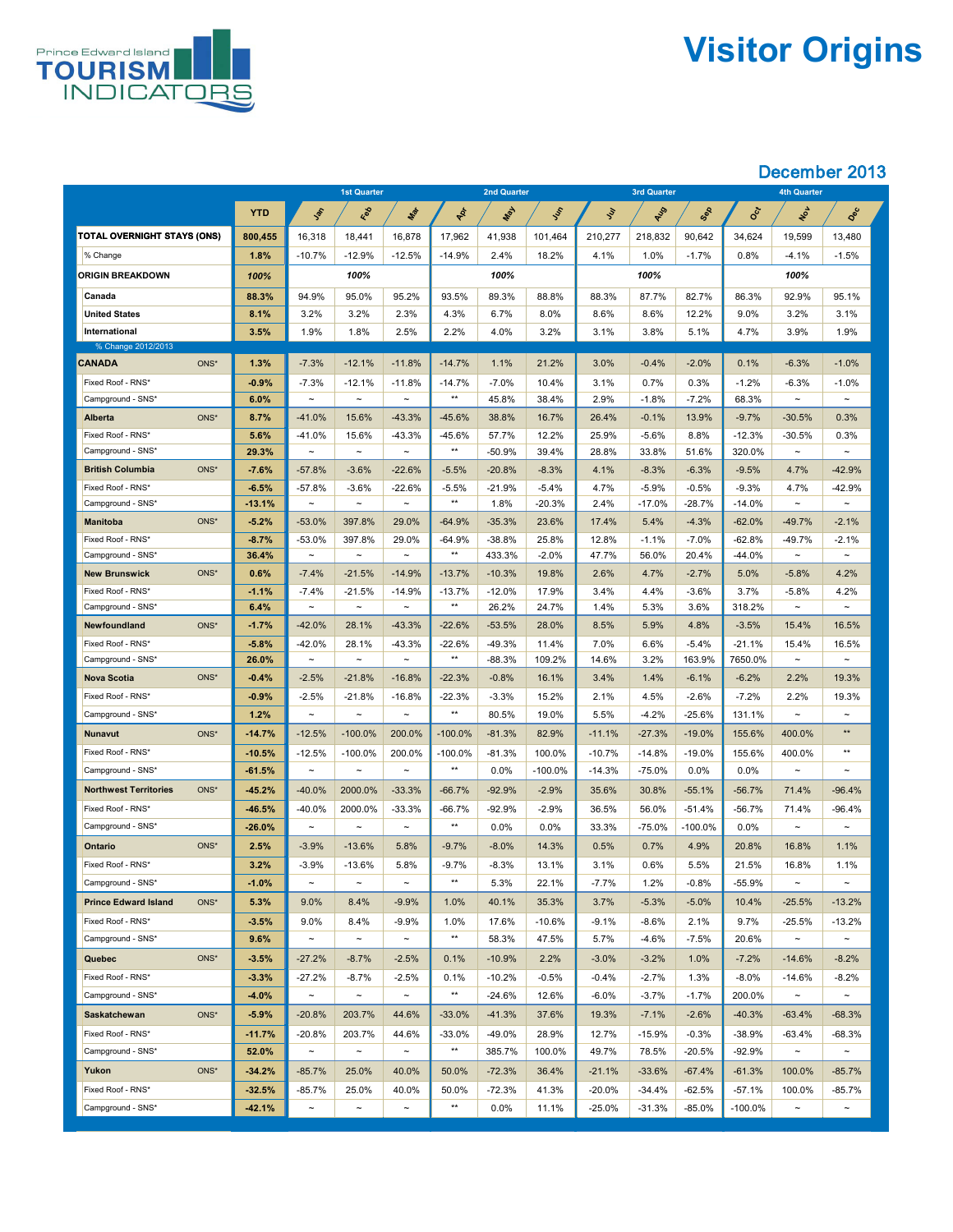

# **Visitor Origins**

|                                        |                  | <b>1st Quarter</b>    |                                   | <b>2nd Quarter</b>    |                   |                   | <b>3rd Quarter</b> |                |                  | <b>4th Quarter</b> |                   |                 |                                   |
|----------------------------------------|------------------|-----------------------|-----------------------------------|-----------------------|-------------------|-------------------|--------------------|----------------|------------------|--------------------|-------------------|-----------------|-----------------------------------|
|                                        | <b>YTD</b>       | Lay                   | Red                               | Max                   | PRI               | <b>May</b>        | Iss                | $\mathcal{S}'$ | AUS              | Sep                | Oct               | NOL             | Dec                               |
| <b>UNITED STATES</b><br>ONS*           | 0.6%             | $-48.1%$              | $-26.5%$                          | $-45.6%$              | $-10.4%$          | 13.2%             | 2.6%               | 2.5%           | 0.2%             | 4.7%               | 8.8%              | $-16.3%$        | $-20.1%$                          |
| Fixed Roof - RNS*                      | 0.6%             | $-48.1%$              | $-26.5%$                          | $-45.6%$              | $-10.4%$          | 13.9%             | 4.4%               | 3.8%           | $-0.3%$          | 4.5%               | 9.0%              | $-16.3%$        | $-20.1%$                          |
| Campground - SNS*                      | 0.5%             | $\sim$                | $\thicksim$                       | $\sim$                | $***$             | 7.5%              | $-4.5%$            | $-1.8%$        | 2.2%             | 5.7%               | 5.1%              | $\sim$          | $\thicksim$                       |
| ONS*<br><b>New England</b>             | 1.7%             | 58.6%                 | $-30.9%$                          | $-9.3%$               | 2.4%              | 8.4%              | 6.5%               | 3.7%           | $-0.9%$          | $-0.9%$            | 17.7%             | $-33.0%$        | $-2.1%$                           |
| Fixed Roof - RNS*                      | 2.8%             | 58.6%                 | $-30.9%$                          | $-9.3%$               | 2.4%              | 11.6%             | 11.5%              | 9.2%           | $-2.1%$          | $-5.6%$            | 18.2%             | $-33.0%$        | $-2.1%$                           |
| Campground - SNS*                      | $-3.0%$          | $\sim$                | $\tilde{\phantom{m}}$             | $\sim$                | $***$             | $-32.5%$          | $-17.6%$           | $-13.5%$       | 3.4%             | 39.7%              | 4.8%              | $\sim$          | $\thicksim$                       |
| ONS*<br><b>Mid-Atlantic</b>            | $-1.7%$          | 36.7%                 | 23.6%                             | $-5.2%$               | $-12.5%$          | $-22.2%$          | 2.3%               | $-7.0\%$       | 4.4%             | 1.0%               | $-15.1%$          | $-38.6%$        | 19.0%                             |
| Fixed Roof - RNS*                      | $-1.2%$          | 36.7%                 | 23.6%                             | $-5.2%$               | $-12.5%$          | $-23.9%$          | 10.4%              | $-6.2%$        | 1.9%             | 3.9%               | $-15.1%$          | $-38.6%$        | 19.0%                             |
| Campground - SNS*                      | $-4.3%$          | $\sim$                | $\tilde{\phantom{m}}$             | $\sim$                | $***$             | 9.5%              | $-26.9%$           | $-11.2%$       | 18.4%            | $-17.2%$           | $-16.7%$          | $\sim$          | $\thicksim$                       |
| ONS*<br><b>South</b>                   | 7.0%             | $-71.6%$              | 42.6%                             | $-51.8%$              | 18.0%             | 77.5%             | 1.7%               | 10.8%          | $-0.6%$          | 13.7%              | 33.7%             | $-29.1%$        | $-22.0%$                          |
| Fixed Roof - RNS*                      | 4.8%             | $-71.6%$              | 42.6%                             | $-51.8%$              | 18.0%             | 49.5%             | $-7.3%$            | 8.6%           | 0.8%             | 15.2%              | 32.9%             | $-29.1%$        | $-22.0%$                          |
| Campground - SNS*                      | 15.1%            | $\sim$                | $\tilde{\phantom{a}}$             | $\sim$                | $***$             | 372.7%            | 29.2%              | 16.1%          | $-4.4\%$         | 6.2%               | 54.2%             | $\sim$          | $\sim$                            |
| ONS*<br><b>Midwest</b>                 | 0.7%             | $-33.3%$              | $-52.2%$                          | $-64.9%$              | $-38.0%$          | 63.6%             | 4.3%               | 3.4%           | $-6.1%$          | 6.4%               | 7.1%              | 6.5%            | $-26.1%$                          |
| Fixed Roof - RNS*                      | 1.3%             | $-33.3%$              | $-52.2%$                          | $-64.9%$              | $-38.0\%$         | 66.9%             | 11.6%              | 3.6%           | $-9.8\%$         | 9.1%               | 9.2%              | 6.5%            | $-26.1%$                          |
| Campground - SNS*                      | $-3.0%$          | $\tilde{\phantom{a}}$ | $\tilde{\phantom{m}}$             | $\sim$                | $***$             | 10.5%             | $-26.1%$           | 2.8%           | 10.2%            | $-6.8%$            | $-32.0%$          | $\sim$          | $\sim$                            |
| ONS*<br><b>West</b>                    | $-10.0%$         | $-60.1%$              | $-55.9%$                          | $-74.5%$              | $-18.8%$          | $-36.0%$          | $-4.2%$            | $-6.5%$        | 6.8%             | 3.5%               | $-9.3%$           | 13.1%           | $-38.9%$                          |
| Fixed Roof - RNS*                      | $-9.0%$          | $-60.1%$              | $-55.9%$                          | $-74.5%$              | $-18.8%$          | $-20.4%$          | $-3.3%$            | $-6.3%$        | 12.9%            | 4.4%               | $-9.6%$           | 13.1%           | $-38.9%$                          |
| Campground - SNS*                      | $-15.3%$         | $\tilde{\phantom{m}}$ | $\thicksim$                       | $\sim$                | $***$             | $-85.9%$          | $-7.9\%$           | $-7.5\%$       | $-10.5%$         | $-1.2%$            | 0.0%              | $\sim$          | $\thicksim$                       |
|                                        |                  |                       |                                   |                       |                   |                   |                    |                |                  |                    |                   |                 |                                   |
| <b>INTERNATIONAL</b><br>ONS*           | $-0.9%$          | $-45.1%$              | $-24.5%$                          | 11.7%                 | $-28.3%$          | 12.5%             | $-0.7%$            | 19.9%          | $-4.6%$          | $-15.0\%$          | $-0.2%$           | 44.1%           | $-21.5%$                          |
| Fixed Roof - RNS*<br>Campground - SNS* | $-3.2%$<br>23.2% | $-45.1%$<br>$\sim$    | $-24.5%$<br>$\tilde{\phantom{m}}$ | 11.7%<br>$\sim$       | $-28.3%$<br>$***$ | 15.2%<br>$-39.2%$ | $-3.8%$<br>27.5%   | 21.9%<br>8.9%  | $-9.3%$<br>36.7% | $-18.8%$<br>35.8%  | 0.2%<br>$-15.0\%$ | 44.1%<br>$\sim$ | $-21.5%$<br>$\tilde{\phantom{m}}$ |
| ONS*<br><b>Australia</b>               | 2.2%             | $-100.0\%$            | 100.0%                            | 175.0%                | 86.7%             | $-33.6%$          | 42.8%              | 46.2%          | $-26.4%$         | $-2.2%$            | 42.9%             | $-50.0%$        | 400.0%                            |
| Fixed Roof - RNS*                      | $-0.5%$          | $-100.0\%$            | 100.0%                            | 175.0%                | 86.7%             | $-28.8%$          | 55.4%              | 28.6%          | $-28.1%$         | $-7.5%$            | 39.8%             | $-50.0%$        | 400.0%                            |
| Campground - SNS*                      | 33.9%            | $\sim$                | $\thicksim$                       | $\sim$                | $***$             | $-100.0\%$        | $-45.0%$           | 205.9%         | $-9.4%$          | 67.9%              | 133.3%            | $\sim$          | $\thicksim$                       |
| ONS*<br><b>China</b>                   | 35.9%            | 40.0%                 | $-47.5%$                          | $-53.8%$              | 21.1%             | $-14.1%$          | 269.6%             | 93.5%          | 52.4%            | 16.5%              | $-3.5%$           | 36.8%           | $-17.4%$                          |
| Fixed Roof - RNS*                      | 39.3%            | 40.0%                 | $-47.5%$                          | $-53.8%$              | 21.1%             | $-14.1%$          | 267.9%             | 111.5%         | 70.9%            | 16.5%              | $-3.5%$           | 36.8%           | $-17.4%$                          |
| Campground - SNS*                      | $-88.0%$         | $\sim$                | $\thicksim$                       | $\sim$                | $***$             | $0.0\%$           | $***$              | $-90.9%$       | $-92.9%$         | $0.0\%$            | $0.0\%$           | $\sim$          | $\thicksim$                       |
| ONS*<br><b>England</b>                 | $-11.0%$         | 133.3%                | $-10.5%$                          | 18.8%                 | $-65.8%$          | $-50.5%$          | 0.4%               | $-12.4%$       | 11.3%            | $-17.0\%$          | $-23.6%$          | $-57.1%$        | $-100.0\%$                        |
| Fixed Roof - RNS*                      | $-13.1%$         | 133.3%                | $-10.5%$                          | 18.8%                 | $-65.8\%$         | $-51.7%$          | $0.0\%$            | $-11.0%$       | 4.7%             | $-20.8%$           | $-20.0%$          | $-57.1%$        | $-100.0\%$                        |
| Campground - SNS*                      | 31.4%            | $\tilde{\phantom{m}}$ | $\tilde{\phantom{m}}$             | $\tilde{\phantom{a}}$ | $***$             | 0.0%              | 4.8%               | $-40.0\%$      | 122.2%           | 90.0%              | $-100.0\%$        |                 | $\tilde{\phantom{a}}$             |
| ONS*<br><b>France</b>                  | $-11.7%$         | $***$                 | $-100.0\%$                        | 100.0%                | $-40.0\%$         | 78.1%             | $-5.9%$            | 12.2%          | $-27.4%$         | $-14.7%$           | $-29.8%$          | 50.0%           | $-100.0\%$                        |
| Fixed Roof - RNS*                      | $-15.6%$         | $***$                 | $-100.0\%$                        | 100.0%                | $-40.0\%$         | 72.4%             | $-1.7%$            | 3.9%           | $-34.0%$         | $-13.5%$           | $-29.8%$          | 50.0%           | $-100.0\%$                        |
| Campground - SNS*                      | 15.7%            | $\sim$                | $\tilde{\phantom{m}}$             | $\sim$                | $***$             | 133.3%            | $-37.5%$           | 65.0%          | 3.8%             | $-33.3%$           | $0.0\%$           | $\sim$          | $\sim$                            |
| ONS*<br><b>Germany</b>                 | 27.2%            | 61.9%                 | 640.0%                            | 64.5%                 | $-9.7%$           | $-32.5%$          | 49.8%              | 27.7%          | 41.4%            | 4.8%               | $-30.1%$          | 641.7%          | 1600.0%                           |
| Fixed Roof - RNS*                      | 38.3%            | 61.9%                 | 640.0%                            | 64.5%                 | $-9.7%$           | $-26.9%$          | 94.9%              | 45.2%          | 42.3%            | 10.3%              | $-31.5%$          | 641.7%          | 1600.0%                           |
| Campground - SNS*                      | $-5.0%$          | $\thicksim$           | $\thicksim$                       | $\sim$                | $***$             | $-60.6%$          | $-23.3%$           | $-11.2%$       | 38.8%            | $-11.0%$           | $-17.6%$          | $\sim$          | $\sim$                            |
| ONS*<br><b>Ireland</b>                 | 4.4%             | $***$                 | $***$                             | $-22.2%$              | $-100.0\%$        | 133.3%            | 80.0%              | 24.2%          | $-76.1%$         | 214.3%             | $-17.6%$          | $-100.0\%$      | 0.0%                              |
| Fixed Roof - RNS*                      | 4.0%             | $***$                 | $***$                             | $-22.2%$              | $-100.0\%$        | 133.3%            | 68.0%              | 23.4%          | $-75.0%$         | 214.3%             | $-17.6%$          | $-100.0\%$      | 0.0%                              |
| Campground - SNS*                      | 20.0%            | $\sim$                | $\thicksim$                       | $\sim$                | $***$             | 0.0%              | $***$              | 50.0%          | $-100.0\%$       | $0.0\%$            | $0.0\%$           | $\sim$          | $\thicksim$                       |
| ONS*<br>Japan                          | $-13.5%$         | $-75.0%$              | $-79.3%$                          | $-42.2%$              | $-61.9%$          | 56.6%             | $-7.0\%$           | 10.7%          | $-29.1%$         | $-33.0%$           | 16.4%             | $-66.7%$        | 369.2%                            |
| Fixed Roof - RNS*                      | $-13.4%$         | $-75.0%$              | $-79.3%$                          | $-42.2%$              | $-61.9%$          | 56.6%             | $-5.9\%$           | 11.3%          | $-29.2%$         | $-33.3%$           | 16.4%             | $-66.7%$        | 369.2%                            |
| Campground - SNS*                      | $-58.3%$         | $\sim$                | $\tilde{\phantom{m}}$             | $\sim$                | $***$             | $0.0\%$           | $-100.0\%$         | $-100.0\%$     | $0.0\%$          | $***$              | $0.0\%$           | $\sim$          | $\sim$                            |
| ONS*<br><b>Netherlands</b>             | 5.3%             | $***$                 | 0.0%                              | $-80.0\%$             | 200.0%            | 109.5%            | 8.5%               | 22.3%          | $-4.8%$          | $-23.9%$           | $-35.5%$          | 100.0%          | $-83.3%$                          |
| Fixed Roof - RNS*                      | 11.5%            | $***$                 | 0.0%                              | $-80.0\%$             | 200.0%            | 133.3%            | $-19.4%$           | 76.8%          | $-19.5%$         | $-16.3%$           | $-25.9%$          | 100.0%          | $-83.3%$                          |
| Campground - SNS*                      | $-10.8%$         | $\sim$                | $\thicksim$                       | $\sim$                | $***$             | $-33.3%$          | 62.5%              | $-42.6%$       | 47.8%            | $-44.4%$           | $-100.0\%$        | $\sim$          | $\thicksim$                       |
| <b>Scotland</b><br>ONS*                | $-9.4%$          | 0.0%                  | $***$                             | $-100.0\%$            | $-95.2%$          | $***$             | 55.0%              | 47.7%          | $-14.6%$         | $-56.3%$           | 87.5%             | 0.0%            | $-100.0\%$                        |
| Fixed Roof - RNS*                      | $-10.9%$         | $0.0\%$               | $***$                             | $-100.0\%$            | $-95.2%$          | $***$             | 50.0%              | 43.2%          | $-14.6%$         | $-56.3%$           | 87.5%             | $0.0\%$         | $-100.0\%$                        |
| Campground - SNS*                      | $***$            | $\sim$                | $\thicksim$                       | $\sim$                | $***$             | $0.0\%$           | $***$              | $***$          | $0.0\%$          | $0.0\%$            | $0.0\%$           | $\sim$          | $\thicksim$                       |
| ONS*<br><b>Switzerland</b>             | 8.3%             | $-85.7%$              | $0.0\%$                           | $-50.0\%$             | $-52.9%$          | 6.7%              | $-26.9%$           | 39.4%          | 3.0%             | $-11.9%$           | 84.4%             | 33.3%           | $\sim$                            |
| Fixed Roof - RNS*                      | 3.8%             | $-85.7%$              | $0.0\%$                           | $-50.0\%$             | $-52.9%$          | 38.9%             | $-31.3%$           | 35.7%          | $-15.3%$         | $-15.6%$           | 120.6%            | 33.3%           | $\sim$                            |
| Campground - SNS*                      | 16.8%            | $\sim$                | $\tilde{\phantom{m}}$             | $\sim$                | $***$             | $-41.7%$          | $-21.8%$           | 44.0%          | 47.9%            | $-2.1%$            | $-27.3%$          | $\sim$          | $\thicksim$                       |
| ONS*<br><b>Others</b>                  | $-3.6%$          | $-52.3%$              | $-28.9%$                          | 57.4%                 | $-26.8%$          | 27.7%             | $-23.3%$           | 17.1%          | $-2.2%$          | $-16.4%$           | $-6.1%$           | 50.1%           | $-69.3%$                          |
| Fixed Roof - RNS*                      | $-7.5%$          | $-52.3%$              | $-28.9%$                          | 57.4%                 | $-26.8%$          | 27.9%             | $-33.3%$           | 18.3%          | $-7.4\%$         | $-22.1%$           | $-6.8\%$          | 50.1%           | $-69.3%$                          |
| Campground - SNS*                      | 45.9%            | $\sim$                | $\thicksim$                       | $\sim$                | $***$             | 16.7%             | 188.4%             | 8.7%           | 42.2%            | 104.3%             | 400.0%            | $\sim$          | $\sim$                            |